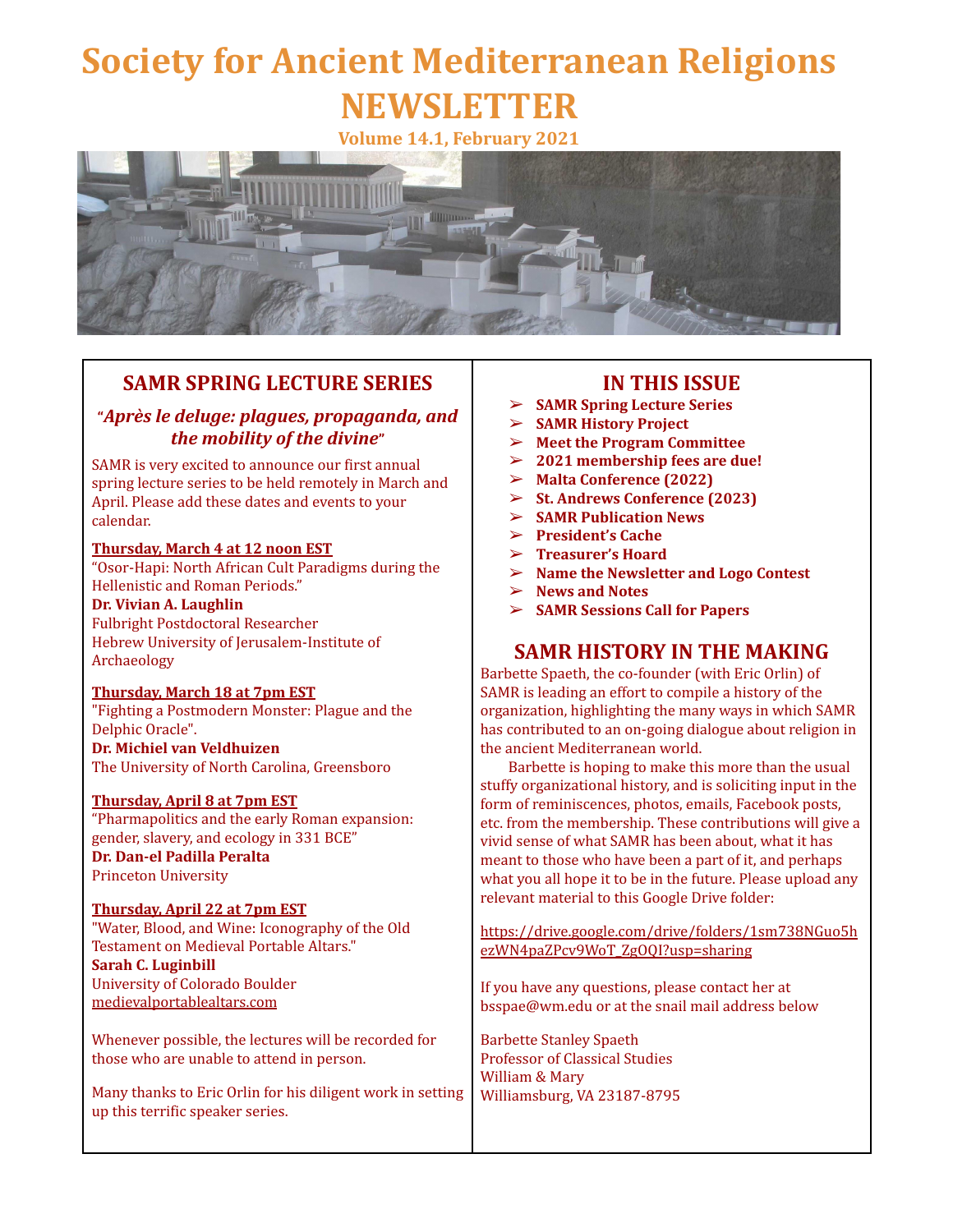# **MEET THE PROGRAM COMMITTEE**

#### One of the hardest working branches of the SAMR operation is the program committee. These three people are responsible for maintaining the high level of SAMR conference programming and in some cases our publications. We are extremely grateful for their service. Please thank them when you have a chance.

**Dina Boero** is an Assistant Professor in History at the College of New Jersey. Her research focuses on saints and their cults in the late antique Near East. She integrates the archaeological record with Syriac and Greek textual sources to highlight saints and the institutions that supported them (churches, pilgrimage complexes, monasteries) as sites for negotiating competing meanings and practices. She has conducted research on Syriac manuscripts held in various European and Middle Eastern collections and has participated in archaeological projects in Syria, Turkey, and Greece.

**Megan Daniels** is Assistant Professor of ancient Greek material culture at the University of British Columbia. Her research interests include the intersections of long distance trade with the growth of religious institutions and economic development across the Mediterranean world in the Iron Age. She has participated in various archaeological projects in Canada, Bermuda, Greece, Italy and Macedonia, and currently works on projects in Turkey and Tunisia.

**Kenneth Yu** has just joined the committee. He is an Assistant Professor of Classics at the University of Toronto. He is interested in the confluence of Greek literature and Greek religion, especially in the Second Sophistic, and is currently writing a monograph on early theorization of Greek religion in various Hellenistic and Imperial Greek scientific, philosophical, and grammatical texts. He has also published on Greek religion in Plato and Aristophanes, ancient paradoxography, and the modern historiography of Greek religion.

One member rotates off the program committee each year, so if you are interested in serving, drop an email to Dan Schowalter (schowa@carthage.edu).

## **SAMR LOGO CONTEST**

We are soliciting ideas from the group for a new logo for publications and correspondence. Please send your ideas to Dan Schowalter [\(schowa@carthage.edu\)](mailto:schowa@carthage.edu) If we choose your submission, you will receive a gift certificate.

# **TIME TO PAY YOUR DUES**

As you are reading through this informative newsletter, you are probably wondering, "how can a small group like SAMR afford to be involved in so many different, interesting, and provocative endeavors?"

One answer is that we are almost completely dependent on the great volunteers who lend their time and talents to make SAMR programming and events outstanding. The other answer is that we do ask members to pay dues to support the organization.

As you can see below, the dues are not onerous, but it is important that members contribute to the organization. You can send a check to the address below, or you can pay via credit card or [paypal](https://samreligions.org/membership/) at this link.

Dues cover the calendar year, and everyone is on schedule to pay for 2021 right now. If, however, you never want to worry about paying dues again, take advantage of the new "lifetime" membership for only \$200. This will entitle you to ignore every future message about paying dues. Think of the time this will free up.

Obviously, we understand that there are many factors affecting peoples' finances these days, and we will not exclude anyone who isn't able to pay dues this year, but if you are able, please attend to this as soon as possible. Many thanks,

Individual dues

1 year \$20.00 (Student/Retired \$10) 2 years \$35.00 Lifetime\$200.00

### **TREASURER'S HOARD**

SAMR finished up 2020 in good financial shape. We can now claim over 250 worldwide members, and we ended 2020 with total assets of \$4119.00.

The Society's operating budget covers annual administrative fees for memberships in international and US scholarly associations, maintains our internet accounts with Paypal and Wordpress, and funds registrations fees and AV equipment rentals at annual conferences. These AV equipment fees have increased quite a bit in recent years. In addition, treasury funds will help to host conferences and special programming.

As always, drop us an email at socamr@gmail.com

## **NAME THE NEWSLETTER CONTEST**

SAMR is soliciting clever ideas for a name for our newsletter. Please send your ideas to Dan Schowalter [\(schowa@carthage.edu](mailto:schowa@carthage.edu)) If we choose your submission, you will receive a gift certificate.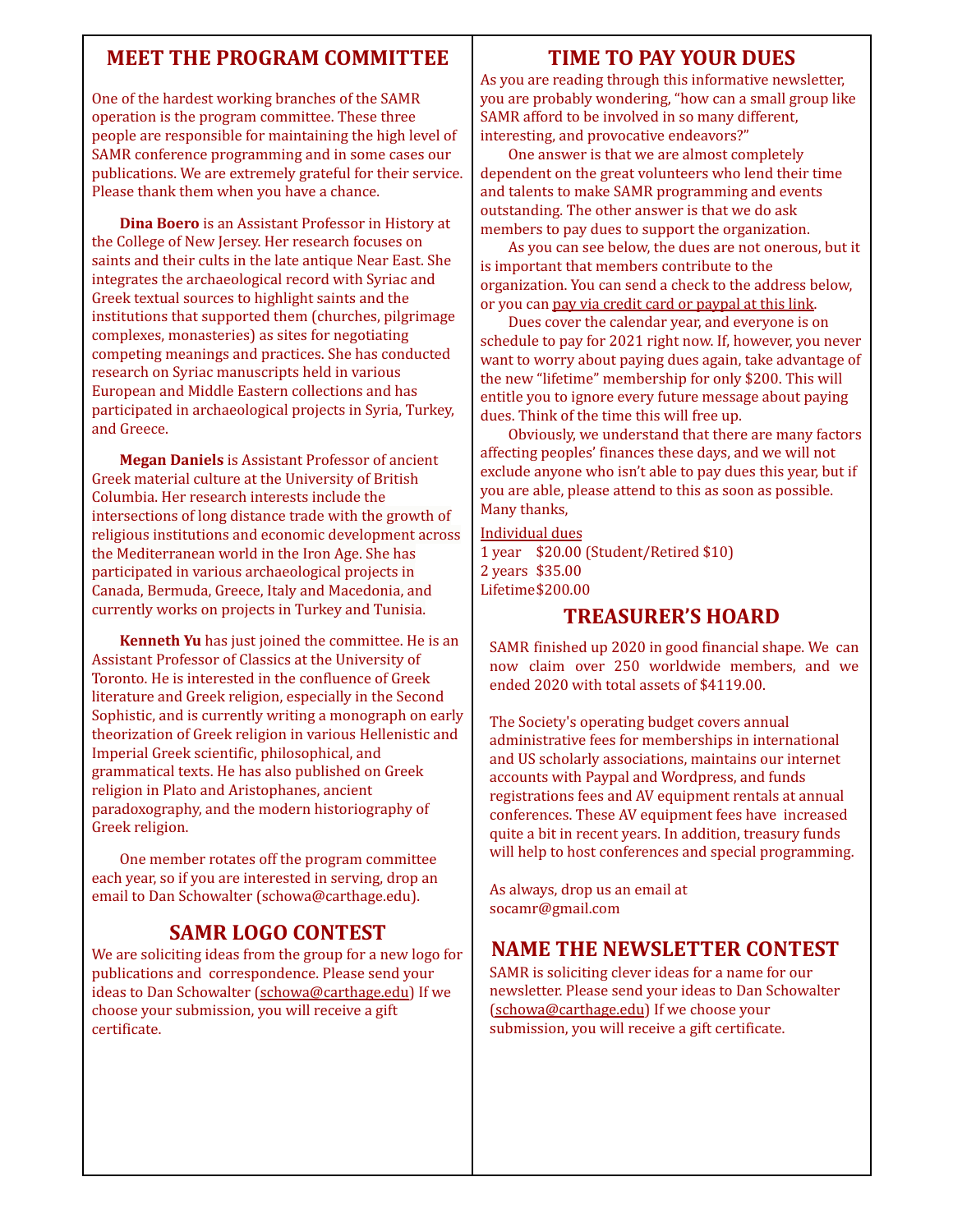# **SAMR CONFERENCE UPDATE**

The SAMR conference, *Sailing with the Gods: Religion and Maritime Mobility in the Ancient World*, meeting in Floriana, Malta has now been rescheduled to June of 2022. Scholars from India, Israel, Europe, the UK, the US and Australia are scheduled to give papers. Details on the conference program, registration and hotels are forthcoming at the [conference](http://classics.emory.edu/home/news-events/samr.html) website at this link. Please plan to attend, whether you are presenting, listening, visiting or just eager to explore with us the archaeological and cultural heritage of one of the Mediterranean's most distinctive islands.

**For 2023, SAMR will be sponsoring a conference in the United Kingdom.** The tentative dates are June 28 - July 1, 2023 (International SBL is in Salzburg, July 3-7). More details will be available this spring.

## **PRESIDENT'S CACHE**

#### *Dear SAMR members,*

I hope that everyone is staying safe and healthy in this unprecedentedly challenging period. One of our good SAMR colleagues, Michalis Lychonas spent 28 days in the hospital in Greece (most of it in ICU), but has now returned home for rehabilitation. Our thoughts are with Michalis and everyone who has been affected physically, emotionally, or in any way by this pandemic and its impact on society and scholarship.

Since we could not be together for SAMR programming, this year, Eric Orlin has done an amazing job of bringing together our first virtual SAMR lecture series, featuring younger scholars speaking on a variety of topics very relevant to our current times (see p. 1). Please be sure to take in as many of these lectures as possible to support these excellent colleagues and help to maintain the scholarly interactions that make SAMR great.

As I look over the material assembled in this newsletter, I am overwhelmed by the great work that SAMR has sponsored in the past, and continues to support well into the future. Since Robyn and I took over as officers, it has taken a while to gain an overview of all the ways in which Sandy and Nancy, and all of our predecessors have used SAMR to facilitate scholarly conversation about ancient religions in the Mediterranean world. We are proud to serve the organization now, and we look forward to cooperating with all of you to grow this legacy forward.

#### **\*Previous Publications available from Lockwood Press**

Religious Convergence in the Ancient [Mediterranean](https://isdistribution.com/BookDetail.aspx?aId=107286) Edited by Sandra Blakely and Billie Jean Collins

Gods, Objects, and Ritual [Practice](https://isdistribution.com/BookDetail.aspx?aId=85486) Edited by Sandra Blakely

# **SAMR PUBLICATION NEWS**

We have great news on SAMR publication fronts, with papers just now in print or coming out soon from four different panels either sponsored by SAMR or organized by SAMR members at AIA, SCS and SBL.

December saw the publication in *Archiv für Religionsgeschichte* 21 of four papers first presented at the **Denver meeting of SBL in November 2018,** *Ritual Matters: Materiality in Ancient Religion.* The panel focused on the collective essays in *Ritual Matters: Material Remains and Ancient Religion,* edited by Claudia Moser and Jennifer Knust (Michigan 2017). Congratulations to Katie Rask, "Familiarity and Phenomenology in Greece: Accumulated Votives as Group-made Monuments," Dina Boero, "The Cultural Biography of a Pilgrimage Token: From Hagiographical to Archaeological Evidence," Scott Possiel, "More than text: Approaching ritual papyri from Oxyrhynchus as inscribed objects," and Mark McClay, "Rethinking Orphic 'Bookishness': Text and Performance in Classical Mystery Religion."

**SAMR's 2019 SCS panel,** *Epic Gods, Imperial City*, which took place in San Diego, is nearly upon us. Hunter Gardner, editor of *Vergilius,* has graciously shepherded us through the process, and Vassiliki Panoussi of William and Mary has very kindly provided an introduction. Warm thanks and congratulations to the panel participants Jeffrey Brodd, "Vergil's Dream of the Afterlife," Julia Hejduk "Acrostic Reflections on Divine Violence in the Aeneid," Anke Walter "Festivals in Statius' Thebaid – Uncelebrating Vergil" and Laura Roesch, "Poetry in Motion: Movement, Violence and the Sacred Landscape in Peristephanon 11 and Aeneid 8."

And finally, we look forward in 2022 to the publication of **the next SAMR volume ,** *Data Science, Human Science, and Ancient Gods: Conversations in Theory and Method.* This will be the third volume in the Studies in Ancient Mediterranean Religions from Lockwood Press,\* and brings together papers from two different AIA and AIA/SCS conferences sessions organized by Megan Daniels and Sandy Blakely - *God the Anthropologist: text, material and theory in the study of ancient religion* (AIA Toronto, 2017) and *Gods in Our Machines? Critical Approaches to Big Data and Ancient Religion* (AIA Boston, 2018), with additional papers from colleagues around the field: contributors include Jacob Latham, Sarah Murray, Sebastian Heath, Jennifer Larson, Maggie Popkin, Willis Monroe, Dan-el Padila Peralta, Lindsey Mazurek, Kathryn Langenfeld, and R. Benjamin Gorham; Ian Rutherford is very graciously providing a concluding essay reflecting on the remit of the volume. Warm thanks and congratulations to all who have so diligently presented, written, reviewed and responded for all these projects!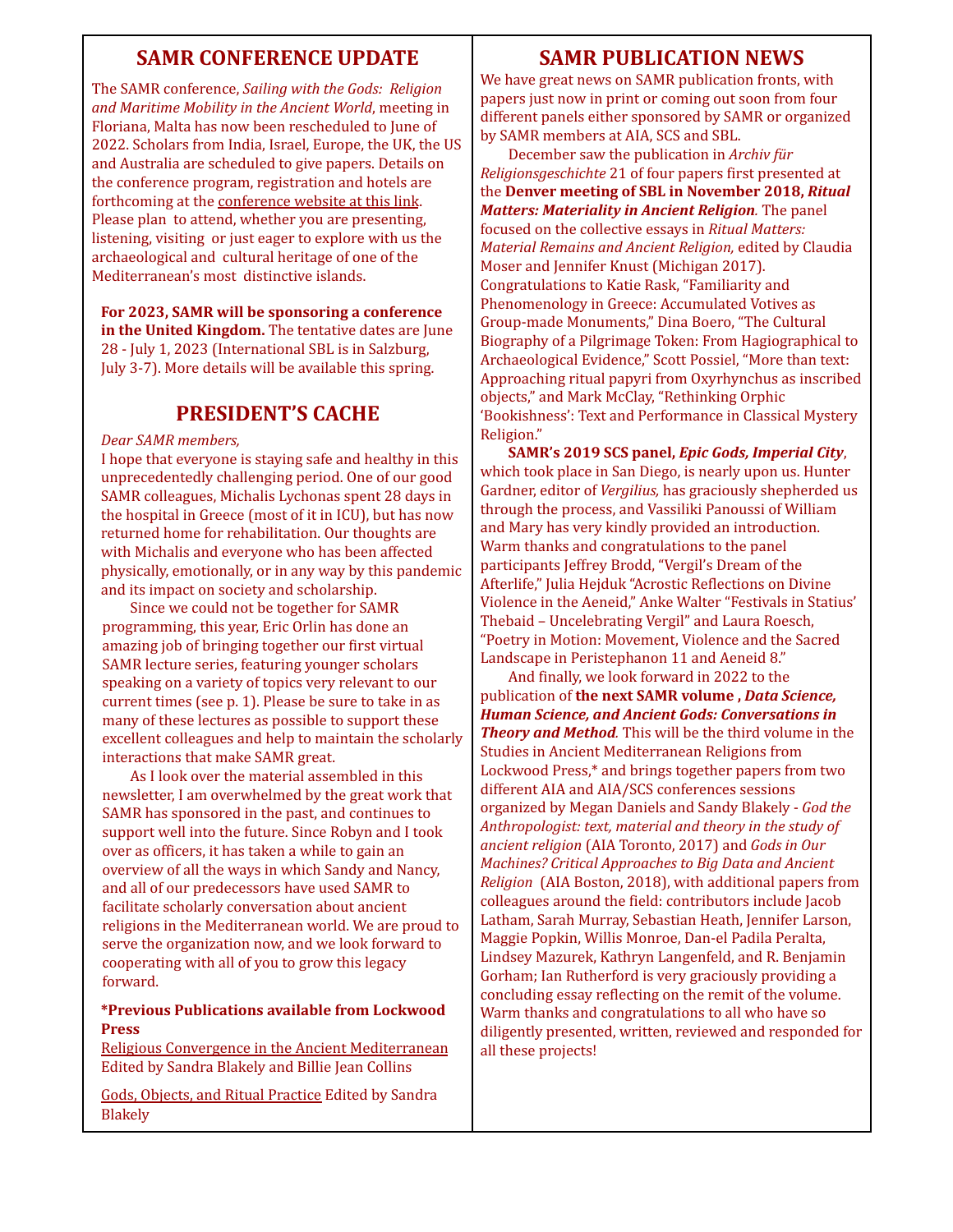# **SAMR CALL for PAPERS**

# **SBL Annual Meeting, San Antonio, Texas, November 20-23, 2021 PROPOSAL DUE DATE, MARCH 23, 2021**

### **(1) Cultural Production and Social Networks within Greco-Roman Religion: The Religion of Enslaved Peoples and Freedpersons**

*Joint Session With: Redescribing Christian Origins (RCO) and Greco-Roman Religions*

This panel will also continue a set of conversations begun in the 2020 RCO cycle on questions of typology, descriptive categories, practices, and the production of knowledge. Of particular interest for this panel is evidence for the religious discourses and practices of the enslaved and formerly enslaved (freedpersons). Potential foci for this topic include analyses of both literate and illiterate enslaved/freedperson populations throughout the ancient Mediterranean world: their day-to-day lives, literate training, and/or relative cultural capital within households or associated networks. We are open to a variety of forms of evidence in exploration of this subject matter, including so-called material culture, texts and other literary evidence, epigraphic evidence, and archaeological data related to reconstructed ritual practices. This session will be co-sponsored with the Greco-Roman Religions section and the Society for Ancient Mediterranean Religions. All regions and time periods are open for consideration; however, we are particularly interested in evidence from the Roman Imperial period.

#### **(2) Homo Necans, Homo Competens: Ritual Killing and Competition in the Ancient Mediterranean** *Joint Session With: Religious Competition*

Ritual killing positions humans against animals, mythic prototypes and other human groups vying for social capital and supra-regional power. Such killings may be coterminous with feasting, monumentalization, the definition of sacred spaces, and the blending of historical triumph with performances for the gods; they also establish frameworks for the articulation of cultural boundaries of ethnicity (nationality), social status (free or enslaved), age grades and gender. This panel invites papers exploring ritual violence as performance and competition in Greco-Roman religious practice, including Jewish and Christian traditions; authors are encouraged to reflect on the trajectories of the theoretical frameworks established nearly fifty years ago in Burkert's seminal *Homo Necans*, e.g., ethology, functionalism, structuralism, and the long arc of human behavior from the Palaeolithic to Late Antiquity.

## **(3) Animals in Ancient Mediterranean Religions --** *Joint Session With: Greco-Roman Religions*

This panel examines human/animal relations in antiquity beyond the topos of animal sacrifice. We invite papers addressing this topic in literary and archaeological sources, and exploring the roles animals played in religious thought and practice. How, e.g., might we understand theriomorphic gods, the ritual use of animal masks and masquerades, or of animal parts in magical potions? Presenters may submit their papers for a planned publication.

Proposals should be submitted electronically through the SBL website. The deadline is 11:59 pm (Eastern Standard Time, UTC-5) **Tuesday, March 23, 2021**. You must be a member of the SBL or seek a waiver in order to deliver a paper. Papers should last between 15 and 20 minutes. Abstracts should contain a title and a word count, but should not have any information regarding the identity of the submitter. All abstracts will be reviewed anonymously. Please direct all queries to SAMR at socamr@gmail.com.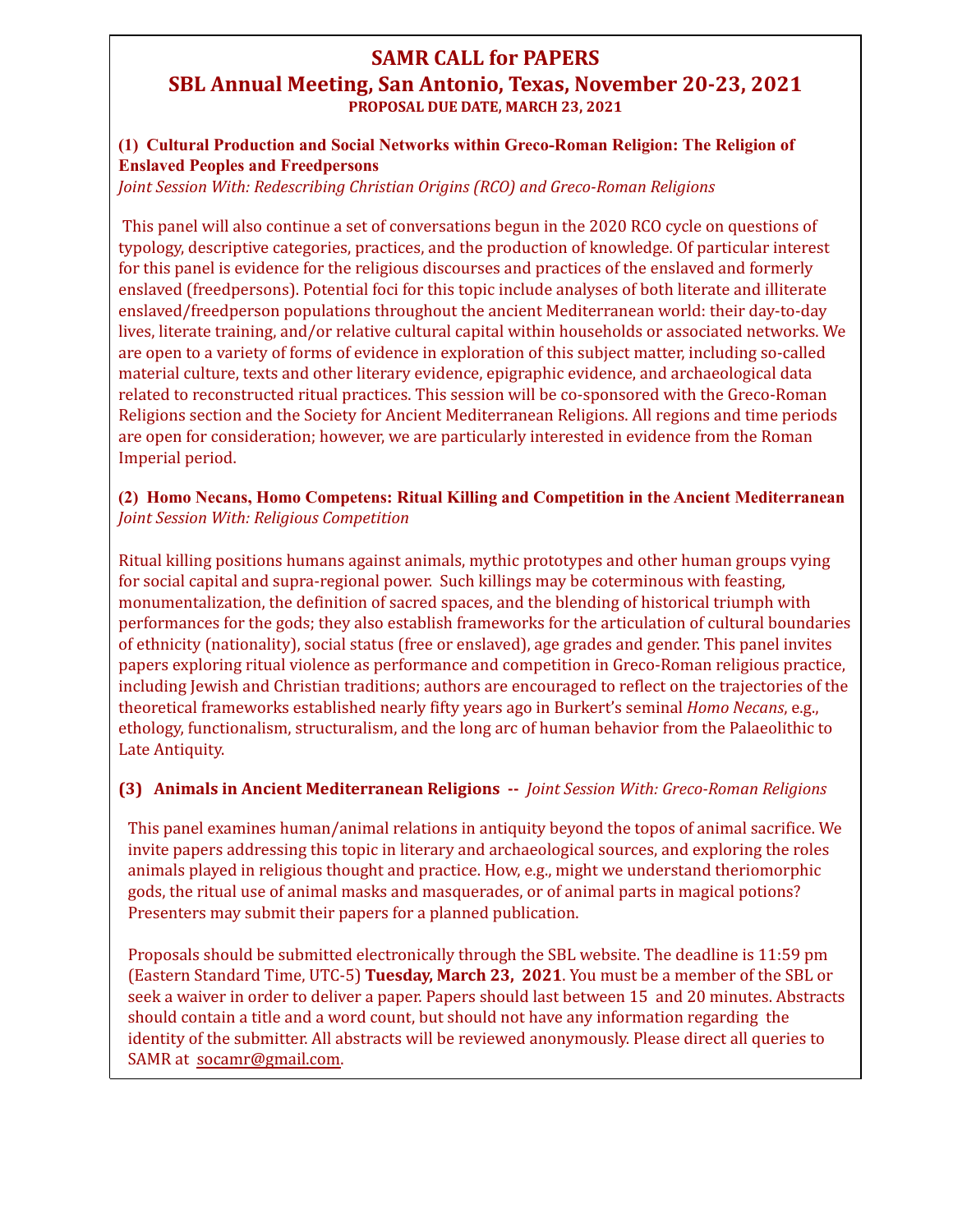# **SAMR CALL for PAPERS**

# **SCS/AIA Annual Meeting in San Francisco -- January 5-8, 2022**

Joint AIA/SCS Panel: *Homo Necans* Revisited: Diachrony and the Long-Term in the Study of Ancient Religions

The Program Committee from the *Society for Ancient Mediterranean Religions* invites abstracts of 300 words maximum for 15-20-minute papers on the topic of time, evolution, and diachrony in the study of ancient religions.

In the Introduction to his monograph, *Homo Necans: The Anthropology of Ancient Greek Sacrificial Ritual and Myth*, Walter Burkert boldly states that "just as biology acquired an historical dimension with the concept of evolution, so sociology, like psychology before it, should accept the notion that human society is shaped by the past and can be understood only by examining its development over long periods of time (1972: xix-xx)." Despite Burkert's general influence on scholars of ancient religions, his exhortation to account for the evolutionary and diachronic dimensions of religious phenomena has gone largely unheeded. Synchronic perspectives continue to dominate scholarship on ancient religions, and it remains a challenge to combine synchronic and diachronic approaches.

The aim of this panel will be to take up Burkert's challenge to reconsider how *longue durée* perspectives on religion help us understand specific ritual behaviours in particular times and places. What do we lose and gain with long-term approaches? How can evolutionary models be properly employed in long-term analyses to explain religious thought and behaviour? How can we track continuity and change in developing religious systems?

As this panel will be proposed as a joint AIA/SCS panel, we welcome papers that deal with temporality and the potentials of the long-term in relation to the textual traditions and material cultures of ancient religions, as well as papers that integrate these sources.

We hope to include these papers in a larger edited collection of essays to celebrate the 50th anniversary of Walter Burkert's seminal book, *Homo Necans*. Anticipated submission date of all papers following the conference is July 30th, 2022. We are grateful to Jeffery Brodd ([jbrodd@csus.edu\)](mailto:jbrodd@csus.edu) who has agreed to be the lead editor on this volume.

Suggested sub-topics may include (but are not limited to):

- Mystery cults and sacrifice
- Anthropological approaches to religion
- Madness and the reversal of the social order in religion
- Funerary cults
- Guilt, punishment, expiation
- Scapegoat rituals
- Mythmaking
- Cosmologies

Submission deadline: **March 1st, 2021**. Please send submissions to socamr@gmail.com.